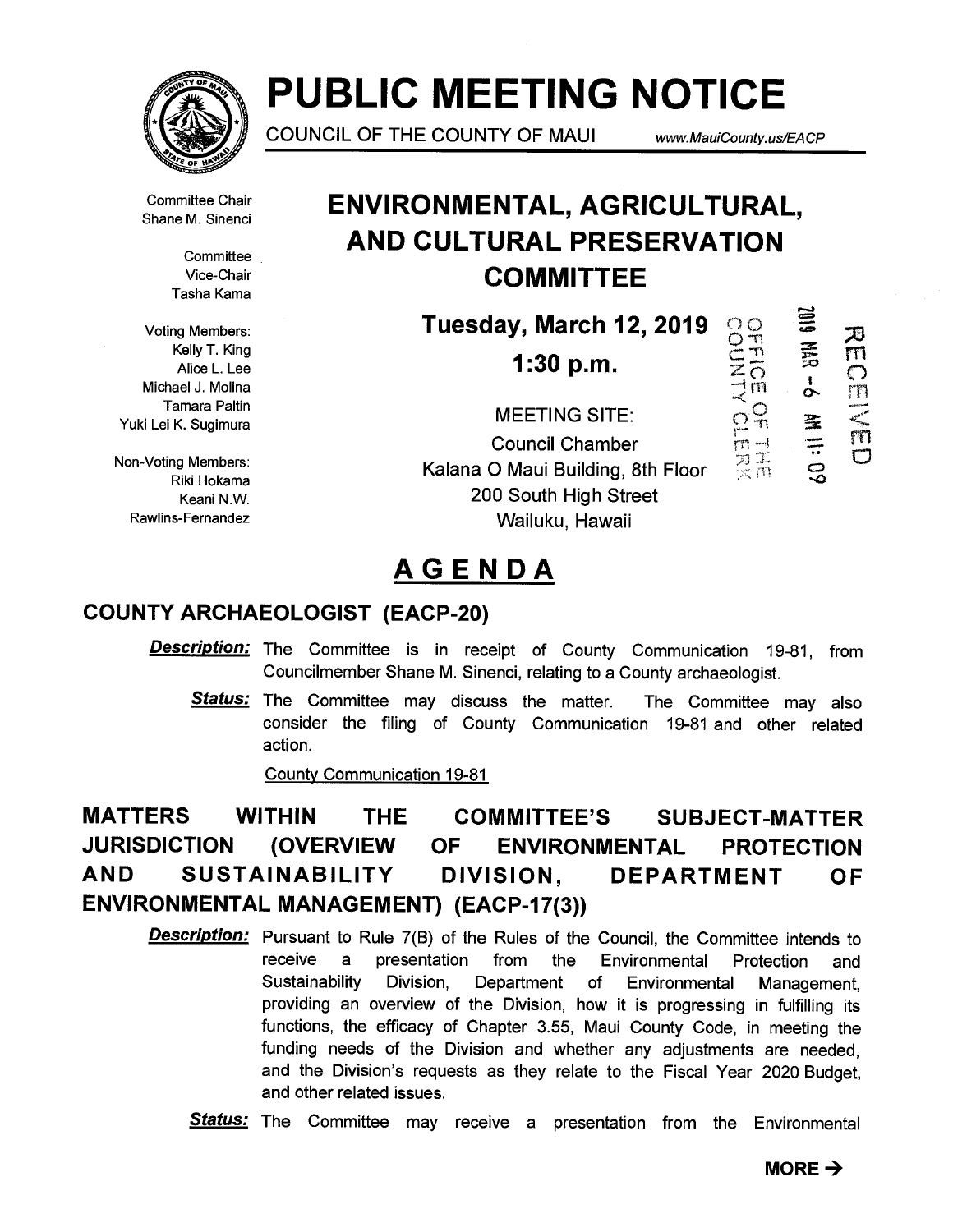Protection and Sustainability Division, Department of Environmental Management, on issues relating to the Division. No legislative action will be taken.

Correspondence to Environmental Management 02-25-2019

# **INTERGOVERNMENTAL AGREEMENTS WITH STATE DEPARTMENT OF HEALTH RELATING TO CONTRACTS FOR GLASS RECYCLING AND E-WASTE (EACP-21)**

- **Description:**  The Committee is in receipt of County Communication 19-85, from the Acting Director of Environmental Management, transmitting a proposed bill entitled "A BILL FOR AN ORDINANCE AUTHORIZING THE MAYOR OF THE COUNTY OF MAUI TO ENTER INTO INTERGOVERNMENTAL AGREEMENTS WITH THE STATE OF HAWAII DEPARTMENT OF HEALTH RELATING TO CONTRACTS FOR GLASS RECYCLING AND E-WASTE." The purpose of the proposed bill is to authorize the Mayor to enter into intergovernmental agreements with the State Department of Health, relating to contracts for glass recycling and electronic device recycling ("e-waste"), pursuant to Section 2.20.020, Maui County Code.
	- **Status:**  The Committee may consider whether to recommend passage of the proposed bill on first reading, with or without revisions. The Committee may also consider the filing of County Communication 19-85 and other related action.

County Communication 19-85